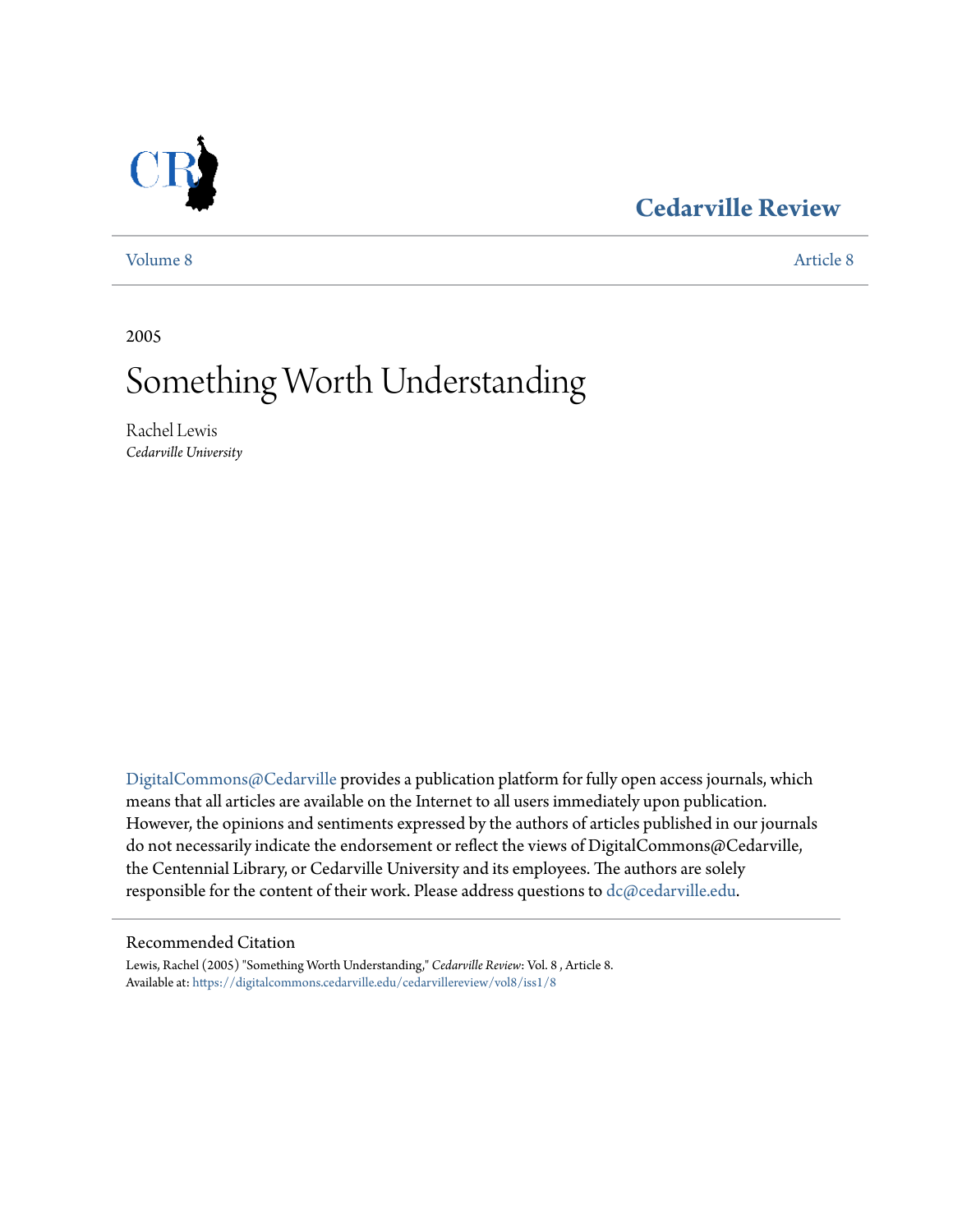## Something Worth Understanding

Browse the contents of [this issue](https://digitalcommons.cedarville.edu/cedarvillereview/vol8/iss1) of *Cedarville Review*.

### **Keywords**

Nonfiction

## **Creative Commons License**<br> **C** 000

This work is licensed under a [Creative Commons Attribution-Noncommercial-No Derivative Works 4.0](http://creativecommons.org/licenses/by-nc-nd/4.0/) [License.](http://creativecommons.org/licenses/by-nc-nd/4.0/)

Follow this and additional works at: [https://digitalcommons.cedarville.edu/cedarvillereview](https://digitalcommons.cedarville.edu/cedarvillereview?utm_source=digitalcommons.cedarville.edu%2Fcedarvillereview%2Fvol8%2Fiss1%2F8&utm_medium=PDF&utm_campaign=PDFCoverPages)

Part of the <u>[Nonfiction Commons](http://network.bepress.com/hgg/discipline/1152?utm_source=digitalcommons.cedarville.edu%2Fcedarvillereview%2Fvol8%2Fiss1%2F8&utm_medium=PDF&utm_campaign=PDFCoverPages)</u>

This nonfiction is available in Cedarville Review: [https://digitalcommons.cedarville.edu/cedarvillereview/vol8/iss1/8](https://digitalcommons.cedarville.edu/cedarvillereview/vol8/iss1/8?utm_source=digitalcommons.cedarville.edu%2Fcedarvillereview%2Fvol8%2Fiss1%2F8&utm_medium=PDF&utm_campaign=PDFCoverPages)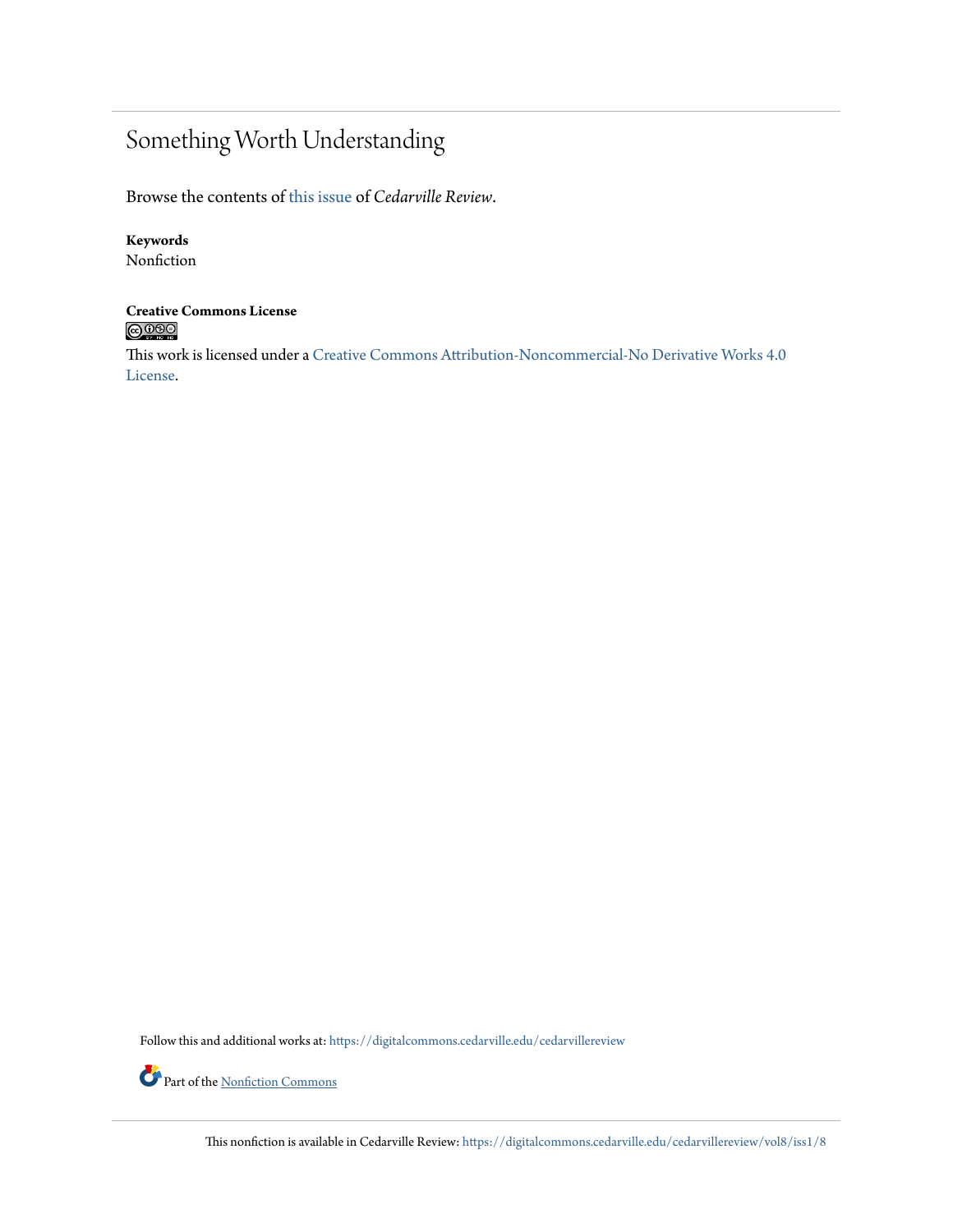# **Something Worth** Understanding

by Rachel Lewis

Nearly every year since my birth, I have spent a portion of each summer in the tiny harbor town of Cape Charles, Virginia. The entire town is just one square-mile, has 1100 inhabitants, and lies on the southwestern tip of the Delmarva Peninsula (Delaware, Maryland, Virginia). My father grew up there, my grandmother still lives there, and now a brother runs a lawn business some miles from there. For such small, secluded, forgotten slices of Americana, the small hamlets that dot the Eastern Shore and line the Chesapeake Bay are vast in their evocation of a forgotten time and are nearly impossible to describe.

I feel lucky to have roots on the Eastern Shore. Not everyone can say they have connections with a place so off the beaten track that in some areas, most notably Tangier Island, the inhabitants still speak with an odd, English-type accent, a faint echo of years gone by, of Old World settlers long dead. My own grandmother has a distinct way of running certain words together and leaving certain letters off other words that marks her as a member of the Eastern Shore. When my father becomes animated about something, the old sound works its way back into his tone.

The words "by-gone era" and "yesteryear" have always held a certain fascination for me. Maybe it is because I was raised in a region of America where, for better or for worse, many people value older days. It's not the kind of longing where you pretend that everything was perfect or even halfway so. Instead, it is a wanting to understand your origins. Perhaps it is secretly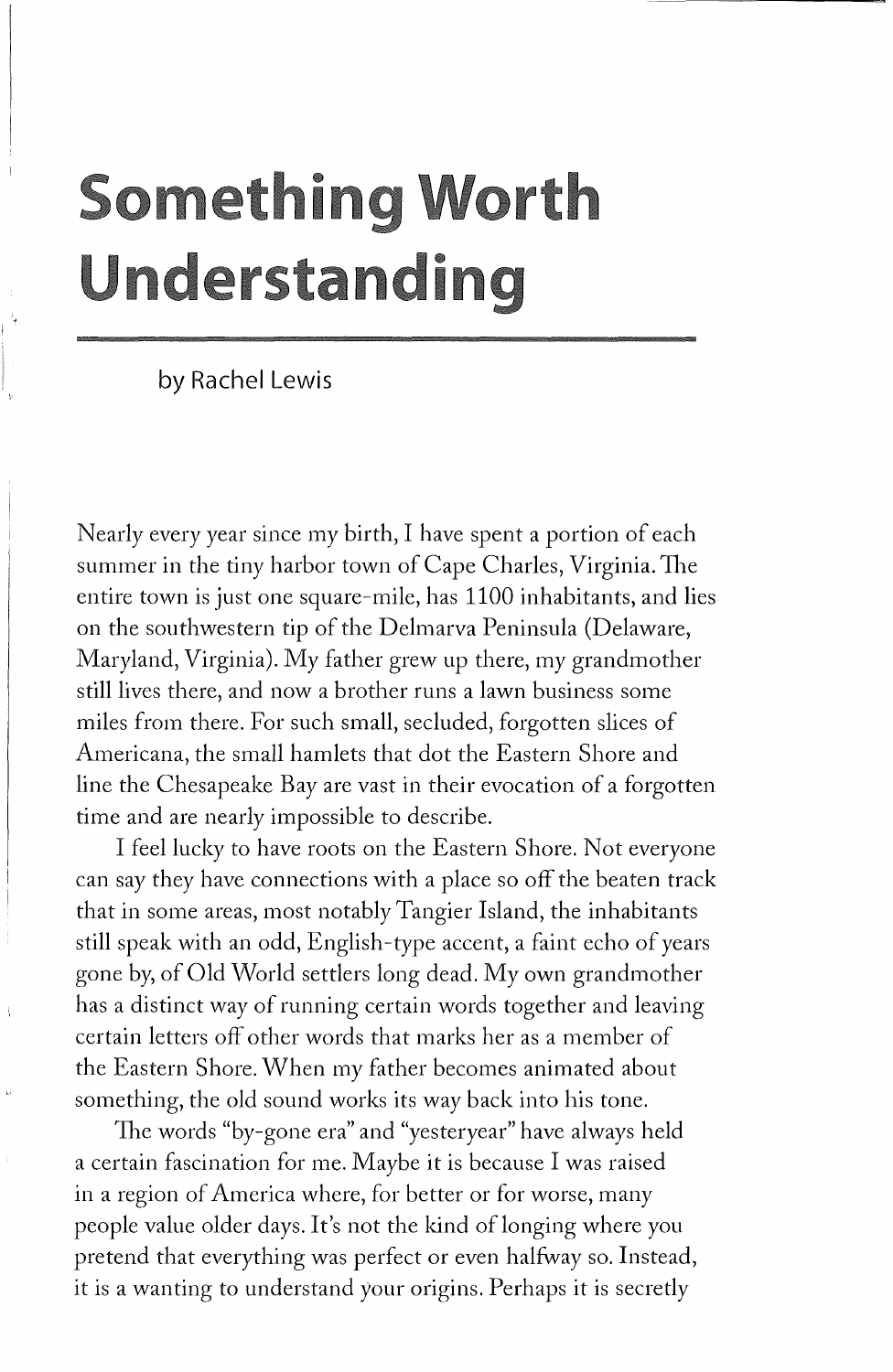selfish; perhaps you want it to better understand only yourself. Cape Charles is a place where I have never actually lived, only visited frequently and loved with a child's careless familiarity and then with the devoted realization of an adult. But I use it to help me understand my father, a strong, silent man of whom I am still learning; to better know my grandfather, mayor of Cape Charles before I was born, killed by cancer when I was five; and to connect with a somewhat different slice of Southern history, important to me as a child and lover of the South.

And then, there is the water itself. As a child, I feared the jellyfish that crowd the bay in the early summer. The beach at Cape Charles is not much to speak of: a long, narrow strip of land covered with dirty seaweed and flanked on opposite ends by rock and wood jetties. After I was stung several times, for me the bay became a bowl full of eye-irritating salt laced with clear, stinging tentacles. But as the years went by, my fears and pains grew to include much bigger things than jellyfish. My family moved to Florida when I was 10 years old; it was a difficult move for everyone. When the fierce longings for my old home grew to fever-pitch with the onslaught of awkward adolescence, I welcomed our summer trips to the Shore with gusto. The halfmile excursions from my grandmother's house on the edge of town to the beach became opportunities to reclaim something I'd lost. No longer was the water something to be feared, something that choked and stung. It became symbolic of my short past, something worth trying to understand.

For Cape Charles, water is both a blessing and a frustration of sorts. During the course of the 20th century, the Chesapeake Bay waters that surround the town have created life, taken it away, and given it back again. Water doesn't change; it ebbs and flows the same today as it did centuries ago. But human vision does change, and so use of natural resources alters as well.

The town did not exist 125 years ago. It was a marshy, windswept piece of earth near the bottom of a relatively wild jut ofland. In the late 1800s, two shrewd railroad magnates saw a perfect opportunity and quickly seized the land. They planned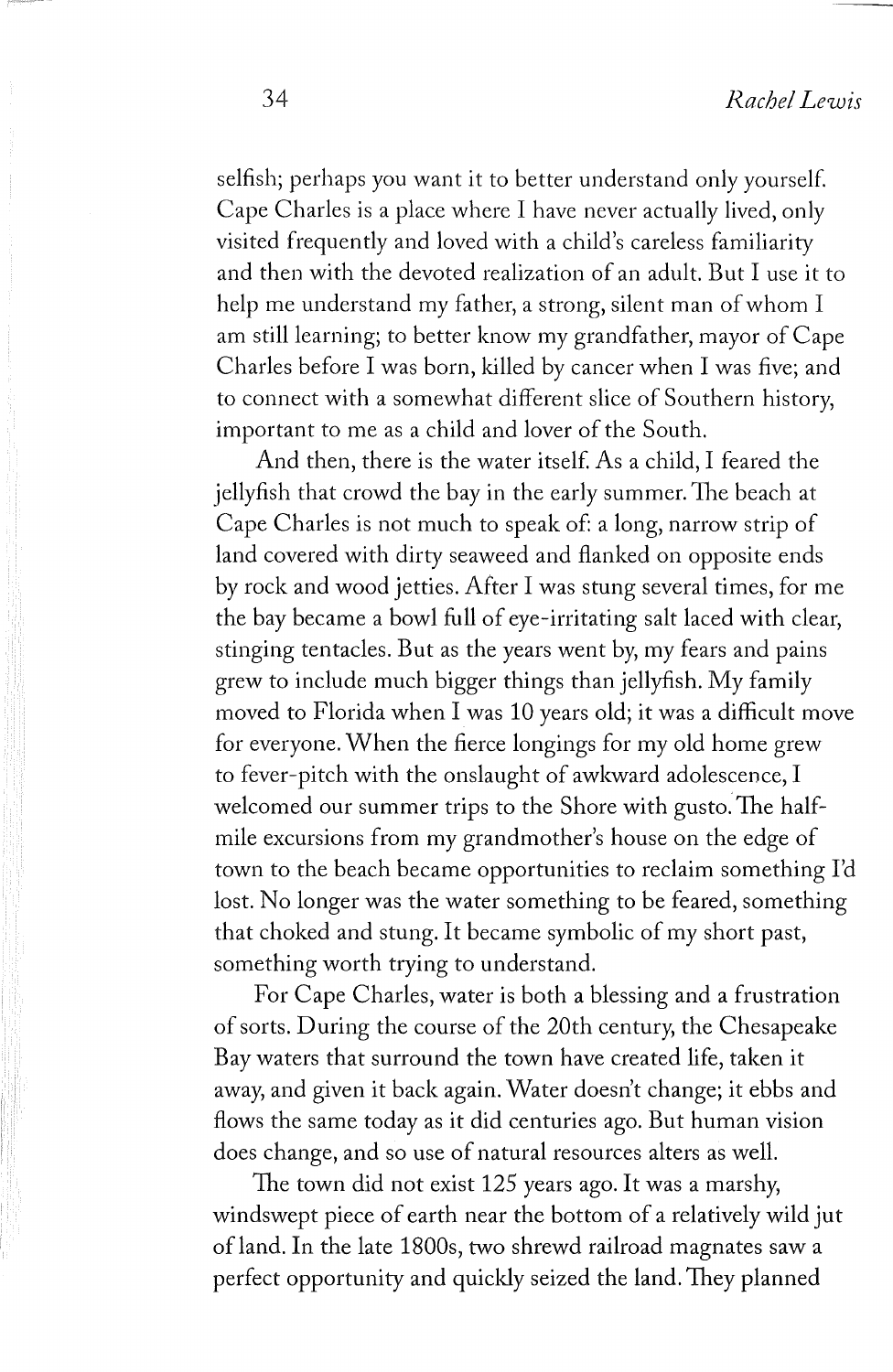and developed a community of tidy blocks to be the southern terminus of the Delmarva Branch of the New York, Philadelphia, and Norfolk Railroad. Anyone who wanted to travel up and down the Eastern Shore had to pass through Cape Charles.

Within several decades, the town was a bustling hub for passenger and freight trains. Several times daily, ferries churned the bay's waters, carrying passengers, freight, and automobiles to and from the mainland. Up through the initial post-World War II years, Cape Charles served as a key site for the Ocean Highway, a popular train route from New York to Florida. The town greatly benefited from the American desire to forget war and depression: it is estimated that over two million people passed through Cape Charles annually in the late 1940s. There was music, cafes, a department store; the Miss Virginia pageant was even held in the town theater for some years.

But, like the deep drop-offs that mark the channels of the bay, Cape Charles stepped off into the unknown in the *1950s.*  Just when America was about to experience the economic postwar boom, the ferries moved operations to a different location. Several years later, the passenger trains stopped altogether as automobile travel began to replace rail travel. Without a convenient, quick way for people to go to and from the Shore, Cape Charles began to die a slow death.

Perhaps the most poignant kind of history is the kind that happens right on the cusp of a new era, when people don't know where things are going. My father moved to Cape Charles when he was five years old, just as the town began its decline. Even now he has the ability to slide right back into town life whenever he's there. He hops on a bike, the same rusty basket-cruiser he had as a boy, and rides off to check out old fishing holes and visit old friends.

A surprising number of people from his past still live in the area. I get him to talk about growing up on the Shore and what it means even now to be from a proud, private, forgotten little harbor town. He talks about bumming down country back roads,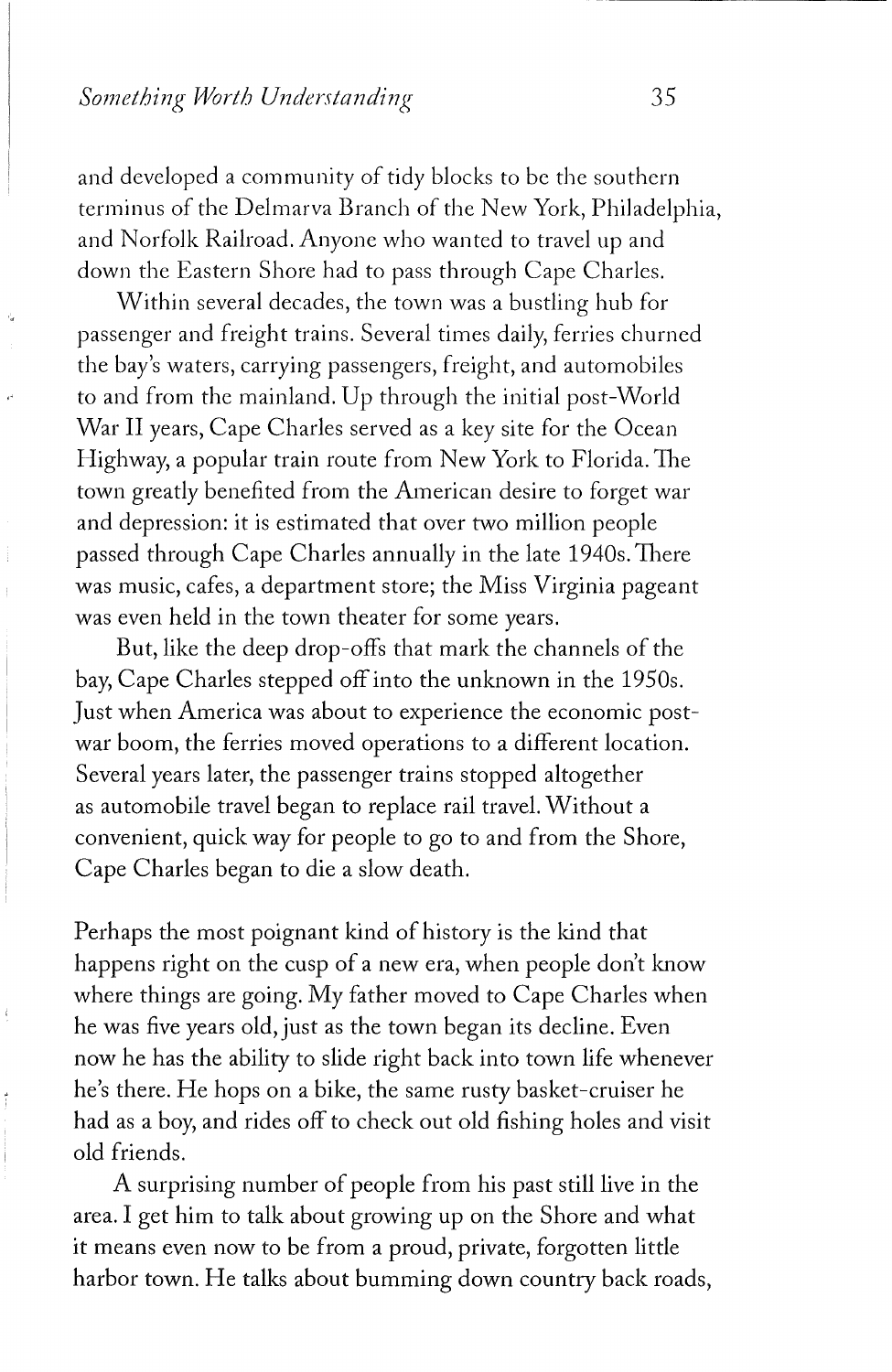fishing in the bay and various ponds, getting up early before school to hunt from his duck blind. He relates stories about starring in Friday night football games and how the entire town turned out to see the boys go at it with some cross-Shore rival. He talks about the way things were before racial harmony was even talked about in a positive light. A secluded town, cut off from the mainland, best accessible by train or ferry, and then later by a never ending bridge; it took some time for social progress to reach the Shore. Modernity made Cape Charles, wooed it, married it, and then left it out in the cold.

When life again flirted with the thought of returning to town, it took the form of yet another wonder of progress. In 1964, the Chesapeake Bay Bridge-Tunnel officially opened for traffic. Taking off in Virginia Beach and touching down on the wild marshes of the Shore, the bridge stretched seventeen miles across the Chesapeake Bay and boasted two mile-long, underwater tunnels. It was, and still is, considered one of the modern engineering marvels of the world.

The opening of the bridge came as a boon of new hope. It was a chance to reconnect with the mainland, to regain lost opportunities. But it wasn't quite enough. People crossed the bridge and continued to zoom right along Route 13, on up the Shore into Maryland and the Northern Atlantic states, not bothering or needing to take the two-mile detour to Cape Charles. A lifeline was back, but this time it bypassed Cape Charles completely. Trains had pumped blood into the town, but the bridge pumped it right past, like a rerouted artery.

As before, the town learned to adjust to the new presence. They used the bridge, and the bridge used them. My father's high school buddy, Tommy Bennett, worked for the Bay Bridge-Tunnel Corporation one summer in the early 1970s, painting a section of the bridge that towered high above a shipping channel on the Shore side. He worked from a bucket boom that was lowered over the side of the rail. The safety feet that braced the truck on the bridge were not put down properly one day; the truck pitched over the side and Tommy plunged to his death in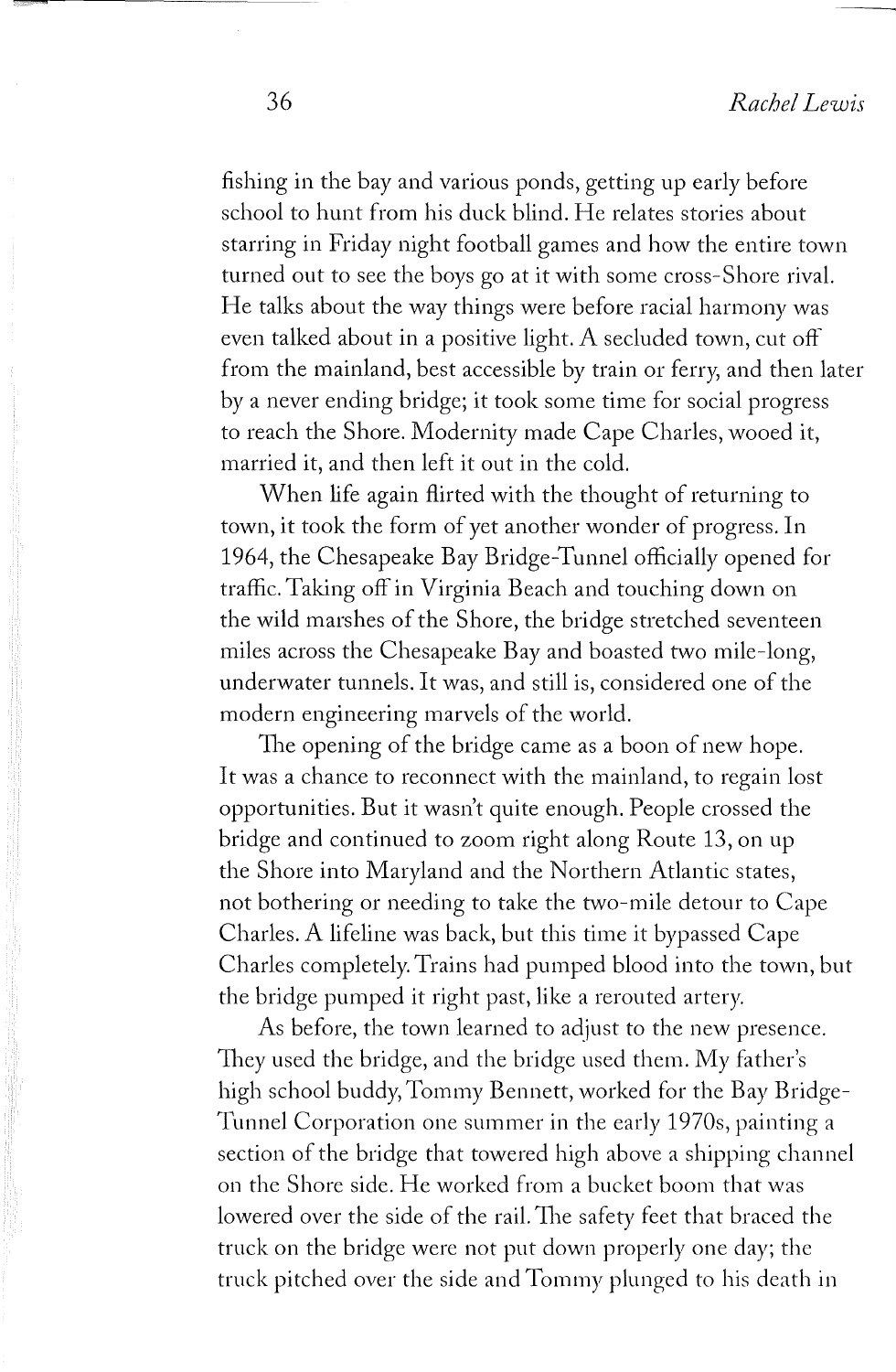the bay. They found his body two weeks later when it washed up on Smith Island. My father was attending college in Richmond at the time; after graduation, he started a football coaching career on the mainland and never made it back to the Shore. It wasn't long before Tommy's memory faded away into obscurity, right along with his town.

Crossing the bridge, you notice the rhythmic, bumping lull of the sections. Over the course of seventeen miles the combination of the wide, blue expanse of the bay and the steady, bouncing motion of the sections becomes hypnotic. I didn't find out about Tommy and how he died until I was older. That is probably a good thing, because as a young child I always experienced a slight twinge of adrenaline and fear when our Suburban crossed the bridge each summer. The no-turning-back feeling hits a quarter of the way across, and the tunnels feel like the center of the earth. But from a distance, whenever I saw the high arch of the bridge section where Tommy died, I knew we were almost there. And when we touched down on the Shore, it was a just a matter of minutes and the passing of a few ham-and-peanut shacks on Route 13 before the detour to Cape Charles. The bridge had become both a giver and taker of life.

The town's fortunes still rise and fall with the tides, but time won't give up on the place. This time it is mainland interest in the Shore as a vacation getaway that is fueling the latest rediscovery of Cape Charles. Some inhabitants are meeting the newcomers with not a little reluctance, but after the lean years of the past several decades, a lot of the reaction is positive. A multimillion dollar Arnold Palmer-designed golf course lies just outside of town. It was built just a short ways from an old seafood packing plant, a decayed, old fashioned building that the woods and weeds overtook long ago. The building is so old, even its second ended years ago; before desegregation, the top floor housed a school for black children.

Way out on the other side of town, spiffy new condos have quickly risen on the bay. To make way for them, contractors got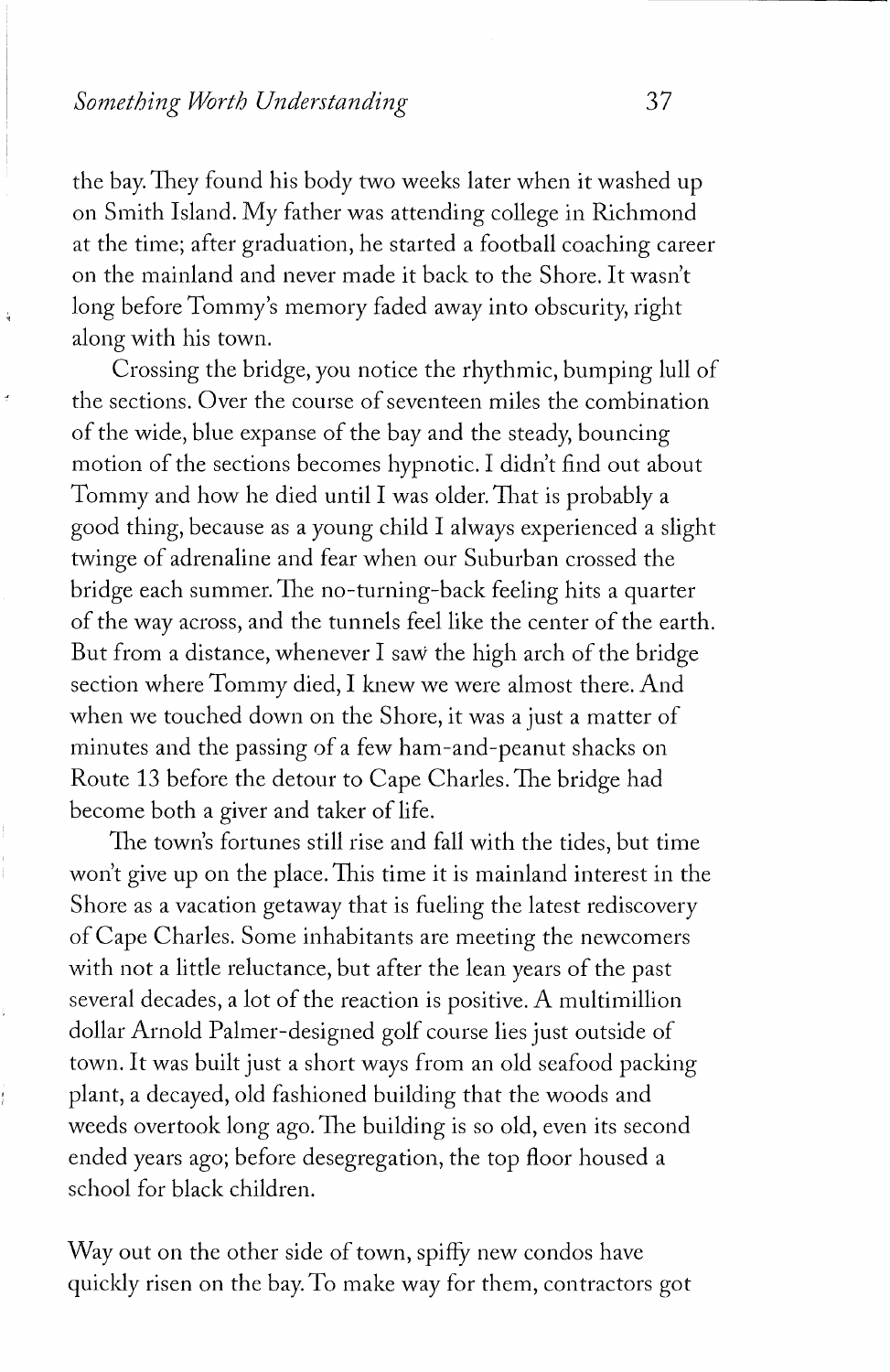rid of King's Creek landing. A twisting, rickety maze of warped wooden docks, the landing served boats that rode in from the bay and found rest in the brackish waters of King's Creek. The rotting sea air smell is gone; the ancient, beached boats on the far bank are gone; the creaky boat houses, insides echoing with drips and drops, are gone.

Yet the feeling of yesteryear persists. Complete with squawking seagulls, a beachside boardwalk, turn-of-the-century residences, and a quaint downtown on Main Street, the town is caught in a time warp, left over from its rail town days. Old men ride around in basket bikes; small shops creak with warped wood and dust when you enter; rusty old cargo trains lie around in some places. Huge portions of rail are overgrown with weeds so high that you don't even know the tracks are there until you ride over them with a bike and the jolt racks your body. The jolt startles you into speculation or remembrance about the tracks, depending on whether you are a visitor or someone with real roots there.

During one of my last summer visits on the Shore before we moved to Florida, I developed a penchant for bike exploring. I would set off in the morning on a little black bike my grandmother kept for our use and spend a good part of the day visiting different sections of town. It wasn't until my father went out searching for me one day, found me near the old Baptist Church, placed my bike in the back of the truck, and wordlessly took me home that I realized my family was worried over my daily absences.

My bike wheels would start at King's Creek, move on to Jefferson Street, the still predominantly black section of town, cruise the boardwalk by the bay, then go up and down all the streets that emptied out near the boardwalk. My wheels usually took me downtown to Main Street before heading home. It was on one of these excursions that I met a beautiful elderly woman outside the antique store. Someone introduced her as a former Miss Virginia. I didn't know it at the time, but she was the sister of the woman who had been my grandmother's neighbor for over